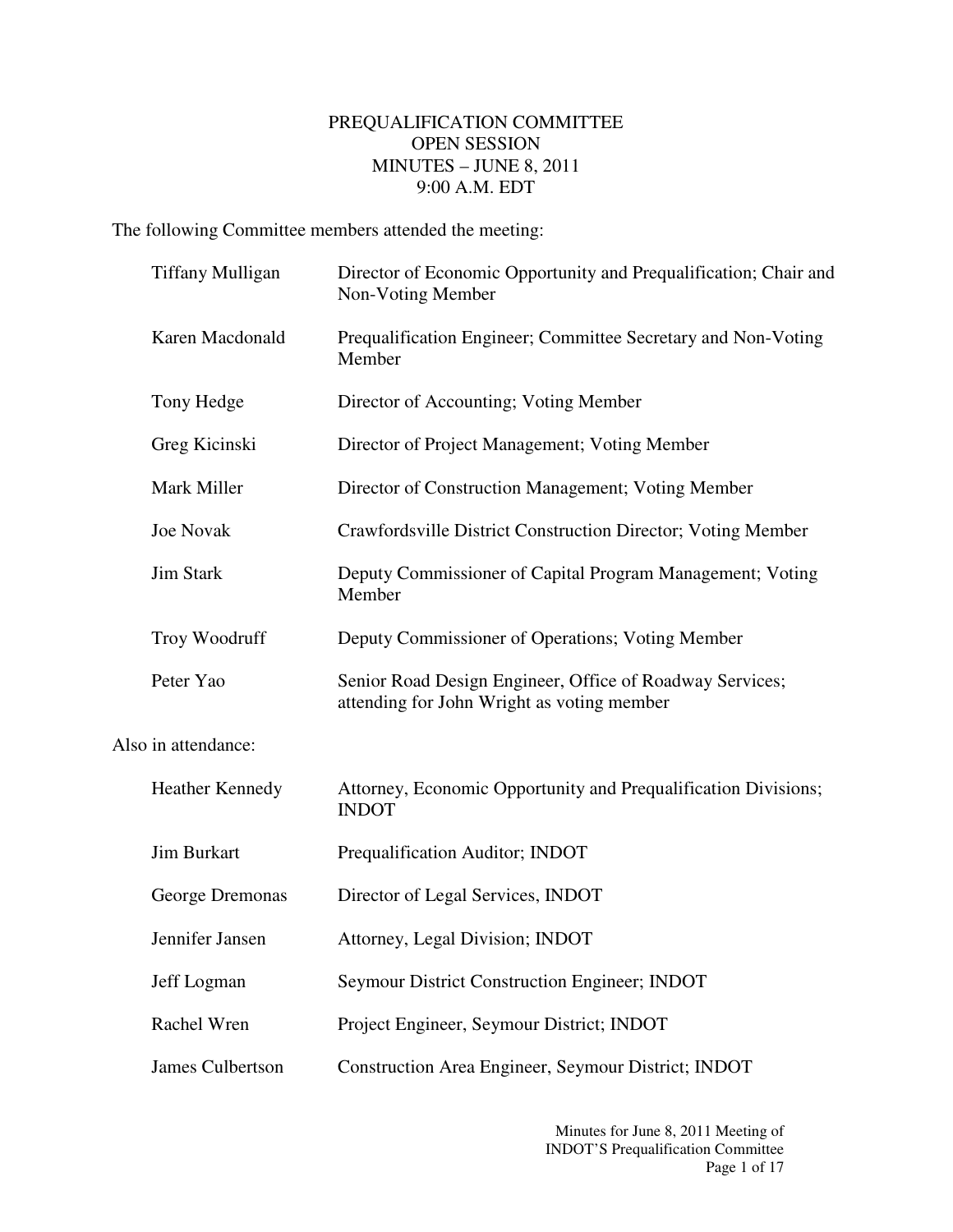| Joe Jones              | Office Engineer, Seymour District Construction; INDOT                                   |
|------------------------|-----------------------------------------------------------------------------------------|
| Daniel Guest           | <b>Seymour District Construction; INDOT</b>                                             |
| Nathan Saxe            | Ecology and Permits Manager, Office of Environmental Services;<br><b>INDOT</b>          |
| Kenny Franklin         | Project Manager, Office of Project Management; INDOT                                    |
| Pat McCarty            | Senior Engineer, Work Zone Safety; INDOT                                                |
| <b>Scott MacArthur</b> | Engineer, Work Zone Safety; INDOT                                                       |
| Eryn Fletcher          | <b>Transportation Engineer; FHWA</b>                                                    |
| Michelle Allen         | Planning/Environmental Specialist; FHWA                                                 |
| Kevin Green            | President, Calumet Civil Contractors, Inc.                                              |
| David Yount            | Calumet Civil Contractors, Inc.                                                         |
| David Vornehm          | Attorney representing Calumet Civil Contractors, Inc.; Drewry,<br>Simmons, Vornehm, LLP |
| Joan Widdifield        | Administrative Manager, Contract Administration; INDOT                                  |
| Paul Berebitsky        | Indiana Construction Association (ICA)                                                  |

\*\*\*\*

The Committee reviewed the following agenda items:

- 1. Adoption of May 23, 2011 Executive Session and May 24, 2011 Open Session meeting minutes
- 2. Calumet Civil Constructors, Inc. Erosion Control Practices and Traffic Control on Contract IR-30642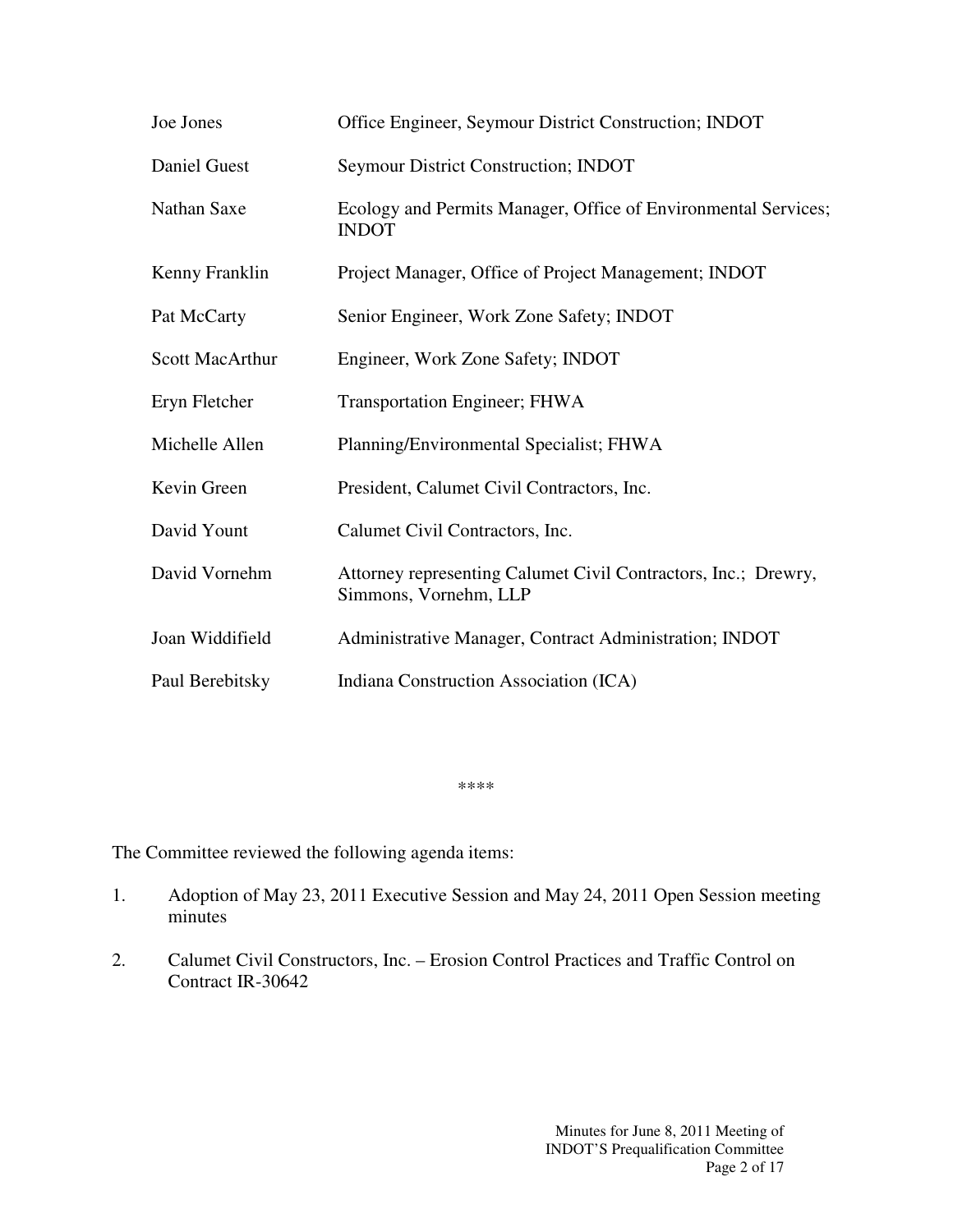## PREQUALIFICATION COMMITTEE MEETING OPEN SESSION JUNE 8, 2011

 Ms. Mulligan, Committee Chair, called the meeting to order at 9:01 a.m. EDT. All Committee members were present, with the exception of John Wright. Mr. Peter Yao attended for Mr. Wright.

Ms. Mulligan asked that everyone sign the sign-in sheets that are circulating. She facilitated introductions of all individuals attending the meeting.

1. Adoption of May 23, 2011 Executive Session and May 24, 2011 Open Session Meeting Minutes

 Ms. Mulligan stated that the agenda did not include the May 23, 2011 Executive Session minutes for consideration; however, the minutes can be considered if the Committee moves to amend the agenda.

 Mr. Stark moved to amend the meeting agenda to include consideration of the May 23, 2011 Executive Session minutes. Mr. Hedge seconded the motion. All Committee members voted in favor of amending the agenda.

Ms. Mulligan called for consideration of the meeting minutes from the May 23, 2011 Executive Session and the May 24, 2011 Open Session. There are two versions of the Executive Session minutes in the Committee members' packets. The full version of the Executive Session minutes will not be posted due to confidentiality of the subject matter; however, the shortened version of the Executive Session minutes will be posted on the Committee's website.

 Mr. Stark moved to adopt the meeting minutes from the May 23, 2011 Executive Session as presented. Mr. Novak seconded the motion. All Committee members voted in favor of adopting the minutes.

Mr. Woodruff moved to adopt the meeting minutes from the May 24, 2011 Open Session. Mr. Hedge seconded the motion. All Committee members voted in favor of adopting the minutes.

Ms. Mulligan stated the minutes would be posted on the website.

2. Calumet Civil Constructors, Inc. – Erosion Control Practices and Traffic Control on Contract IR-30642

 Ms. Mulligan explained the Committee meeting procedures: a representative from INDOT presents the issue first, the contractor is allowed to respond, then Committee members and the audience may ask questions.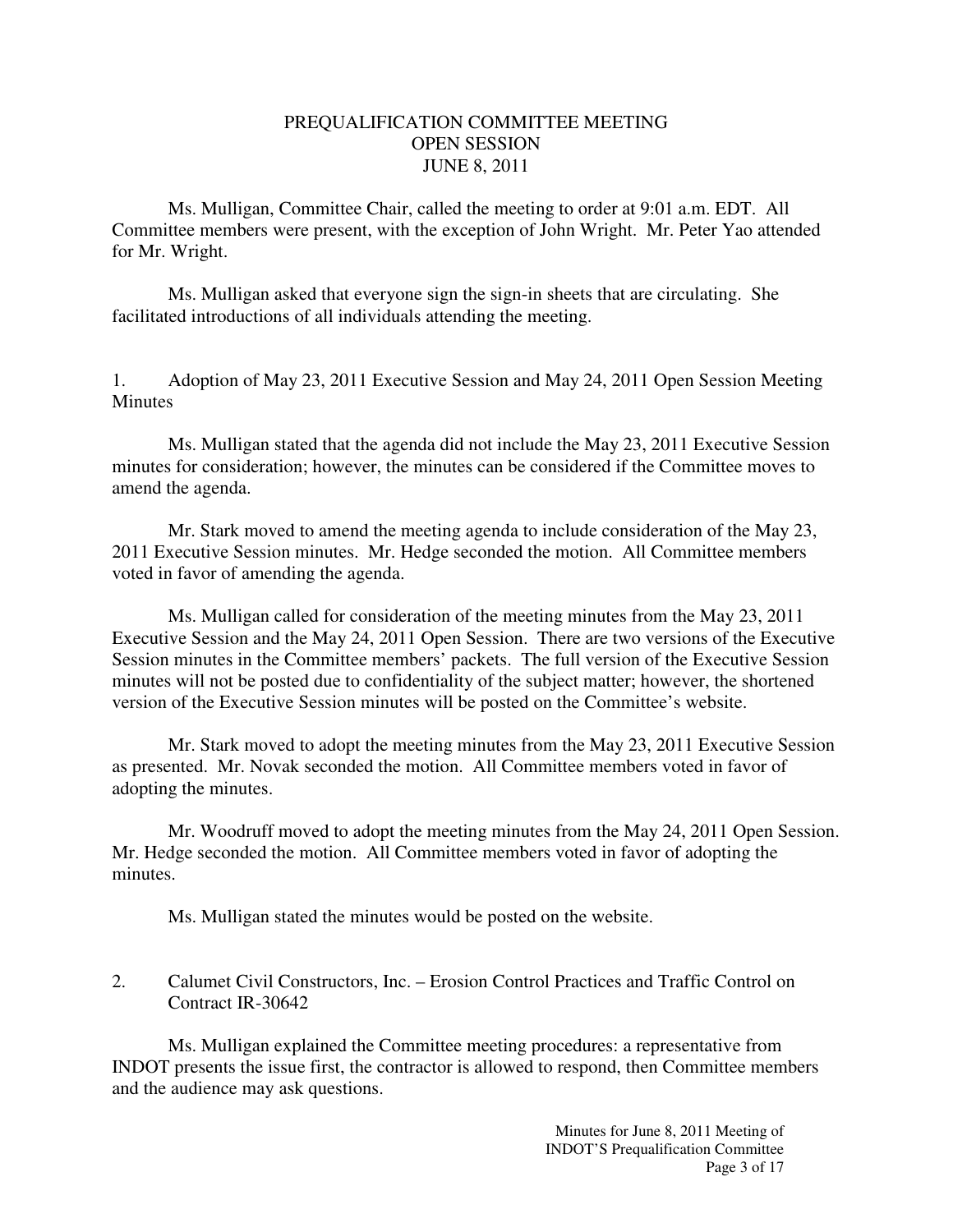Ms. Mulligan stated that Calumet Civil Contractors, Inc. (Calumet) was brought before the Committee today due to erosion control and traffic control issues on Contract IR-30642. She introduced Jennifer Jansen, attorney with INDOT's Legal Division. Ms. Jansen assisted the Seymour District with this issue.

Ms. Jansen presented a picture show while discussing this issue. She stated that Contract IR-30642-A was awarded on May 12, 2010 to Calumet for \$12.6 million. The project is an added travel lanes project on SR 135, from Curry Road to Stones Crossing Road. The project includes several drainage structures. She stated that all construction contracts have to follow INDOT Standard Specifications and special provisions. She stated that Calumet failed to comply with erosion and sediment control standards, failed to comply with traffic control standards, and has repeatedly failed to cooperate with INDOT to remedy deficiencies. INDOT's Seymour District noticed the deficiencies last year. The Seymour District repeatedly notified Calumet of the deficiencies. INDOT considered bringing Calumet before the Committee in December; however, the Seymour District decided to give Calumet extra time to come into compliance. Calumet has not brought the project into compliance to date.

Jeff Logman, Seymour District Construction Engineer stated that the Seymour District requested Calumet be brought before the Committee due to erosion and sediment control issues. Erosion and sediment control issues have been unresolved since August 2010. As with any contract, contractors put themselves forward as skilled, qualified, and competent. We will show some of the items where Calumet did not meet INDOT standards and specifications or common practices. There are areas that lack maintenance. There are two areas of main concern; at an office building's detention pond and the areas surrounding the Auburn Branch of Turkey Pen Creek.

Mr. Logman showed a picture of a manhole near the stream that had no erosion control around the structure. The picture was taken August 25, 2010. The picture shows erosion at the structure. The area is unprotected and bare. Another picture shows the same structure on March 17, 2011. Many of the same conditions remained; no temporary seeding or mulch. There are sediment deposits in the stream. There is no protection for the water entering storm sewers.

Mr. Logman showed pictures of an exposed slope by the golf course with no protection, no temporary seeding. The pictures show washing, rills, erosion. The Seymour District found the silk fence was over capacity on several inspections. Pictures from March 17, 2011 show the silk fence was overwhelmed and the slopes were not protected. There was no mulch or temporary seeding on the project. Mr. Logman stated that the Erosion Control Review Committee in August 2010 identified this area as a problem. The Committee came back in the spring and found the sediment had run outside the project limits. The sediment had burst through the silt fence.

Additional pictures showed that Auburn Branch of Turkey Pen Creek had continuous sediment and erosion control problems. Mr. Logman stated that the purpose of erosion and sediment control measures is to keep the sediment from leaving the project site.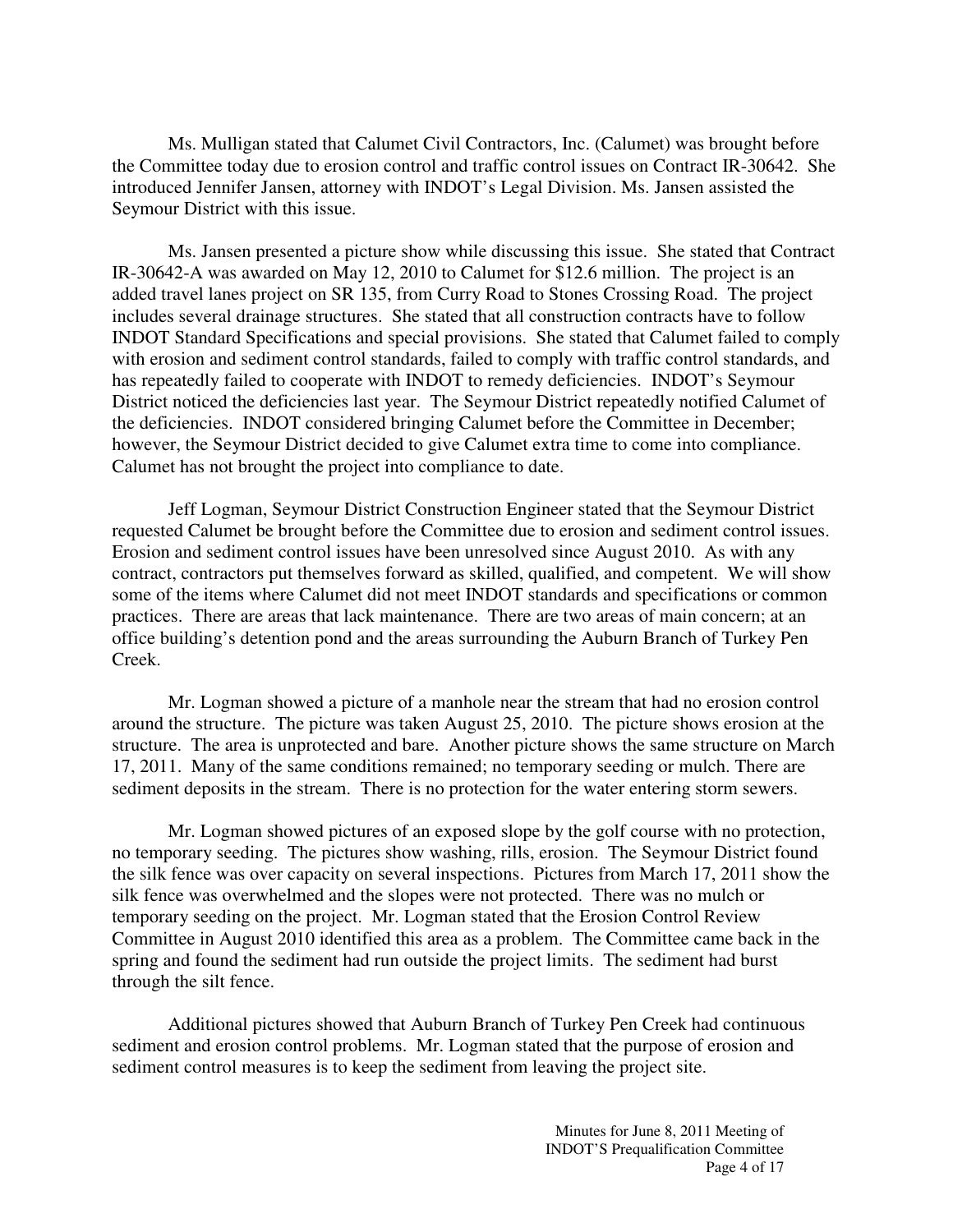Rachel Wren, INDOT Project Engineer, stated that the area was not stabilized.

Nathan Saxe, INDOT Ecology and Permits Manager stated that significant erosion has taken over. The Auburn Branch leaves the site and enters the structure near the golf course.

Mr. Logman stated that at the office detention pond there is erosion and sediment that is entering the pond. A picture shows the silt fence under water and filled up with sediment (over capacity).

A picture shows deep rills running diagonally down a slope. Another picture shows an embankment that is failing. The upper half of the slope is stabilized, but the bottom half is breaking off.

Ms. Wren stated that Calumet disturbed the embankment to fix the silt fence. The equipment used caused the slope to cave in. This area is still in this condition.

Mr. Logman showed a picture showing two temporary pipes that discharge at a check dam before the detention pond. Another picture shows a pipe discharging at a silt fence that is somewhat over capacity. Another picture shows that Calumet had blown straw mulch in the area around the temporary pipes.

Mr. Logman stated that the Seymour District highlights the importance of erosion and sediment control on all projects. This was pointed out at the pre-construction meeting for this project. The erosion control problems were addressed in an interim CR-2. The interim CR-2 was done in December 2010. The erosion and sediment control deficiencies were brought up with Calumet at weekly progress meetings. Calumet reassured Seymour that corrections would be made.

Ms. Jansen stated that they forgot to include the project's interim CR-2 with the materials submitted to the Committee. She provided copies of the interim CR-2 and passed it out.

Mr. Logman stated that Seymour District Construction performed erosion and sediment control inspections on August 25, 2010 and March 17, 2011. It was emphasized to Calumet that erosion and sediment control is a priority at the progress meetings following the inspections. In March, Calumet told Seymour they would make erosion control a priority. The Seymour District visited the site again on June  $2<sup>nd</sup>$ , where they found the silt fence down, creating the potential for erosion. Mr. Logman stated that he sent an email to Steve Melbourne last week, and Mr. Melbourne stated he would take care of the problems.

 Mr. Logman stated that there was a lack of maintenance with the erosion control measures on this project. It was pointed out several times to Calumet that the silt fence needs to be cleaned out.

 Mr. Logman showed a picture of a discharge area where water was pumped around it. It was not protected. There were no filter bags. Silt was allowed to enter live streams.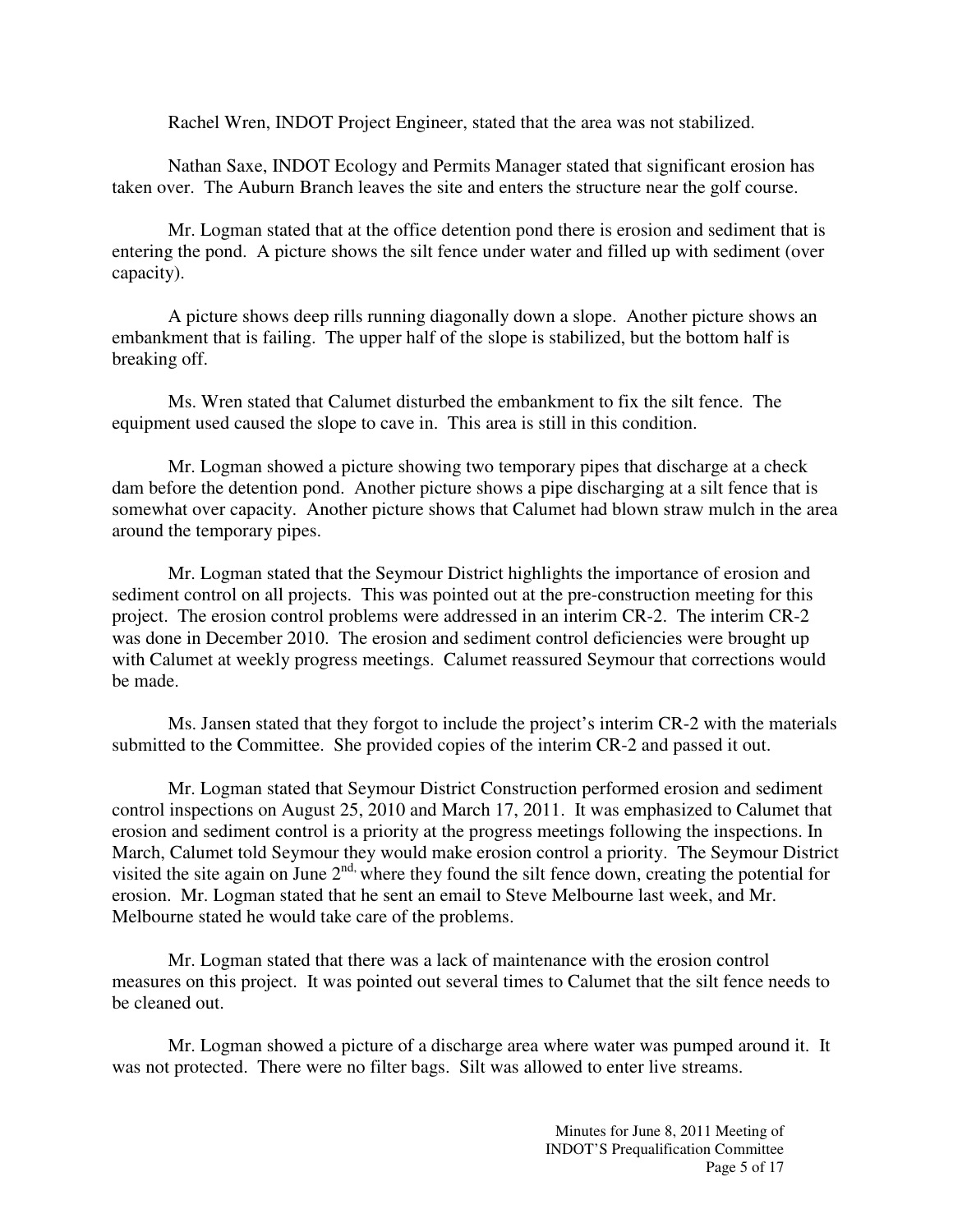Mr. Logman went through several more pictures relating to lack of maintenance, and lack of erosion control measures. He stated that sedimentation has built up in the office detention pond. A check dam was blown out by a storm and had not been repaired. The silt fences were over capacity and falling over in areas. A picture showed an unprotected inlet with sedimentation around it.

Mr. Saxe showed a picture of an access opening to a business (Forest Lawn Funeral Home) on SR 135, where there was severe rutting and a large drop-off at the edge of pavement. The drive was poorly maintained.

Mr. Vornehm, attorney for Calumet, asked when the photograph was taken.

Ms. Wren replied that it was taken last fall. She stated she had to close the opening to the business due to the bad conditions.

Mr. Logman showed another picture of incorrect erosion and sediment control installation at a concrete wash out area.

Mr. Vornehm asked when the picture was taken.

Ms. Wren replied last year. She stated she has more current pictures also.

Ms. Mulligan asked to hold questions for discussion at the end of INDOT's presentation.

Mr. Logman showed a picture of a riprap check dam. It did not have #5 aggregate in front to filter sediment. It was not placed according to the plans. The ditch was not at the lowest elevation, causing water to erode next to the roadway.

Ms. Wren stated the ditch is no longer functioning.

Mr. Vornehm asked that Ms. Wren mention the dates taken of the photographs on the slides that do not have dates.

Mr. Logman stated that the project also had traffic control issues that Ms. Wren will present.

Ms. Wren stated there were numerous issues with traffic control on the project. They had a work zone safety review on July 6, 2010. There were flaggers in the roadway with no signs or they had improper signs. Was not included in the packet, but was mentioned on the interim CR-2. She stated she listed what they were deficient on, including the flagging operation, and it was provided to Calumet. There are standards for traffic control and flagging procedures. Construction signs should be removed or covered when not in use. Ms. Wren stated she took pictures as she drove through the site and noticed deficiencies.

Ms. Wren showed pictures of improper flagging procedures performed by Calumet. One shows a dump truck stopped to dump its load and no flagger was there. Another picture shows

> Minutes for June 8, 2011 Meeting of INDOT'S Prequalification Committee Page 6 of 17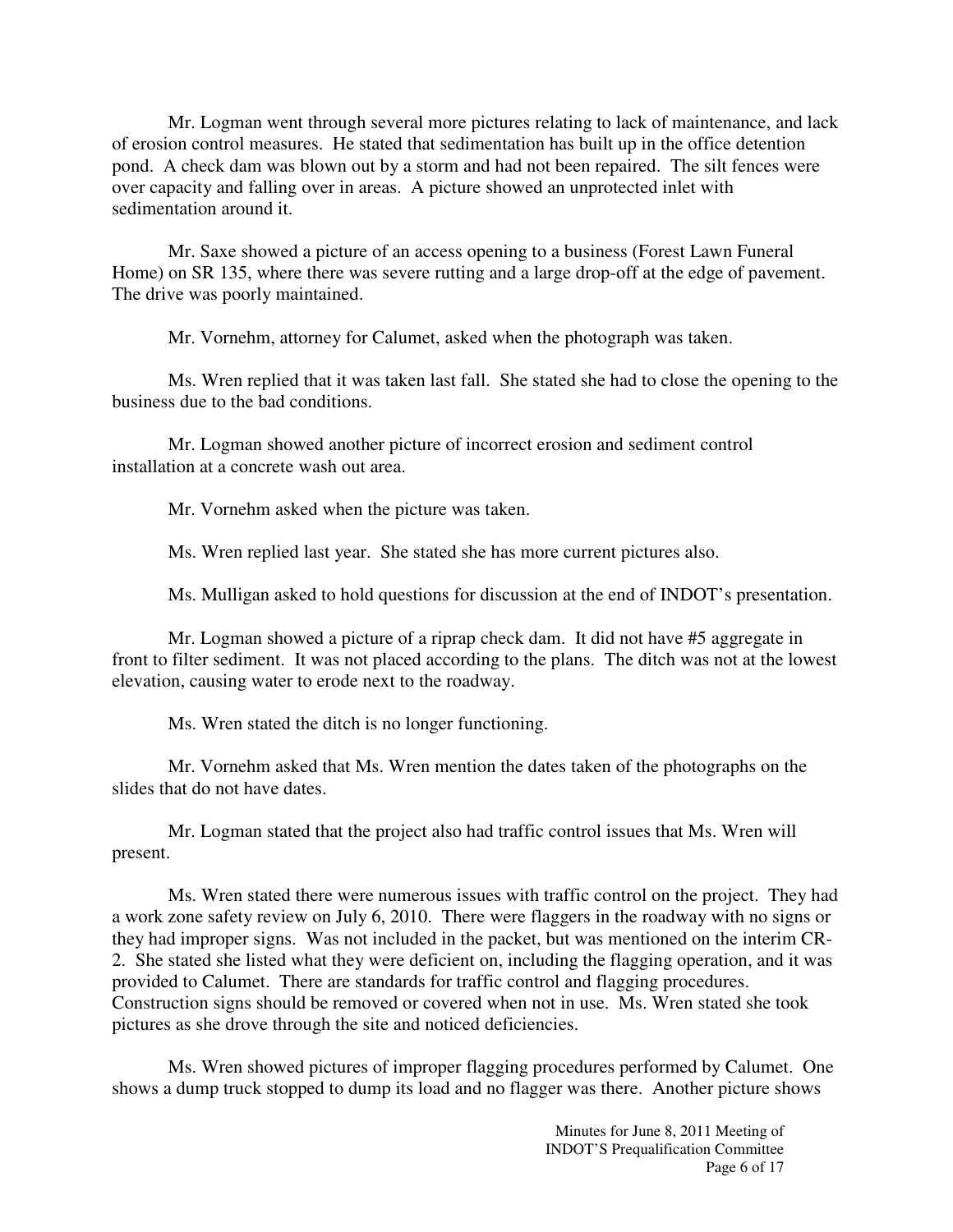that the proper equipment (stop/slow paddle) was at the location, but was not being used. Another shows the flagger using a paddle with the wrong height. She stated the proper equipment was there, but he was not using it. A few pictures show flaggers with their backs to traffic and not standing in the proper location.

Ms. Wren stated that Temporary traffic markings not utilized correctly. Calumet placed pavement markings, even though she had told them not to due to wet pavement. The pavement temperature was not within the specifications for placing the markings. Within two weeks, the lines had worn severely. She said at other times, lines were place on dirty pavement.

Ms. Wren showed pictures of pavement markings, where she had superimposed lines on the photograph to show what the lines originally looked like. The lines were so badly worn that the motorists could not see the right (sic) turn lane. (Reference should be to left turn lane.)

Ms. Wren stated the area was restriped, but during the winter the lines did not stay. They had to restripe a third time in the spring. Ms. Wren stated that this is a problem for motorists, because their driving lane was shifted out of the expected lane.

Ms. Wren stated that the project went all winter without a centerline. This is a major safety issue.

Ms. Wren stated that maintaining the traffic control devices was brought to Calumet's attention several times. A letter was sent to Calumet in December 2010 about lack of pavement markings or tubular markings. Calumet placed tubular markers, but they did not last long.

Ms. Wren stated that over the course of last year, the Sign and Barricade Reports were prepared by Steve Milbourne. He stated he was a certified traffic control worksite supervisor. Ms. Wren stated that she found out at a safety seminar that Mr. Milbourne was not certified. She notified Calumet and asked they provide proof of certification on another employee. Calumet provided the certificate on Jim Evans, who started signing the reports.

Ms. Wren stated that the Temporary Traffic Control Device (TTCD) Reports showed inaccuracies of the construction signs on site and never listed any deficiencies. INDOT brought to Calumet's attention in letters dated February 22, 2011 and April 5, 2011. After the latter letter from INDOT, Calumet has revised the TTCD Report as requested.

Ms. Wren showed another picture of lanes shifted around work and the construction sign was down. The sign had looked OK before it was taken down. When it was set back up, it was askew. Ms. Wren asked Calumet to correct it.

Ms. Wren stated that the traffic control problems on this project were access closures, dirty roadway, painted markings, and flagging. She stated she asked Calumet to remove raised pavement markers that conflicted with the temporary markings and they were finally removed eight weeks later.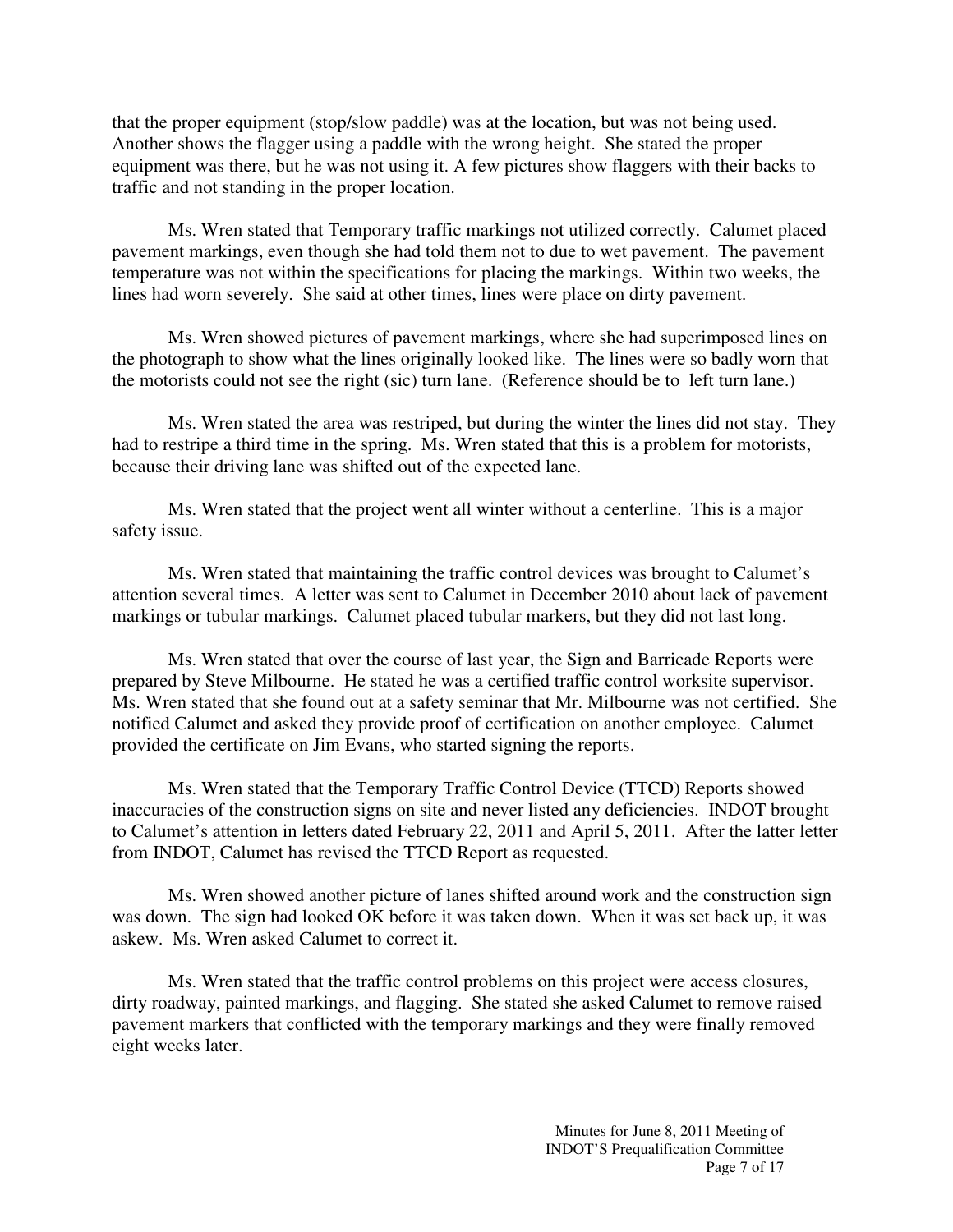Ms. Wren stated that Calumet closed the only entrance to a doctor's office for twenty minutes. The Seymour District Customer Service line received numerous calls about this.

Ms. Wren showed a picture showing debris and fill behind impact attenuators. The attenuators would not work properly if hit. She stated that Calumet corrected this when it was brought to their attention.

Ms. Wren showed a picture that showed a drop off next to the edge of pavement. She stated that barrels should have been placed there or fill could have been pushed up to the pavement edge.

Ms. Jansen stated that the Seymour District asked that Calumet be brought to the Committee, because the contractor is ultimately responsible for compliance. She stated there is a clear and consistent pattern of issues. Calumet was not addressing the issues until repeatedly being asked to correct them. She stated that the Seymour District recommends that the Committee consider a forty percent reduction in Calumet's bidding capacity and ask that they submit a QA/QC plan.

Mr. Woodruff asked when the contract is due to finish.

Ms. Wren replied in September 2011.

Mr. Novak asked whose signature is on the erosion control reports. He asked who the designated erosion control expert is for Calumet.

Ms. Wren replied that Jeff Thixton signed the reports at the beginning of the project, but then it changed to Joe Grove.

Mr. Kicinski asked if progress reports were made throughout the project.

Ms. Wren replied yes.

Ms. Mulligan stated that the Committee should allow Calumet to speak, and then questions can be asked.

David Yount, representative from Calumet, stated that he appreciates being invited and he is embarrassed to be here. Senior management is addressing these issues and will do all in our power to remedy this situation. They are looking at the duties of the project superintendent and field personnel. He stated that Calumet will comply with all corrections and finish the project.

Kevin Green, President of Calumet, stated that he received the notice to appear before the Committee on Wednesday, June  $1<sup>st</sup>$ . Calumet asked for a copy of the materials submitted to the Committee and received it on Friday. Calumet has worked with INDOT for 14 years without incident. He stated that Calumet management is embarrassed and he as president is deeply disturbed that any problem came forward. They are making changes, but it will take time.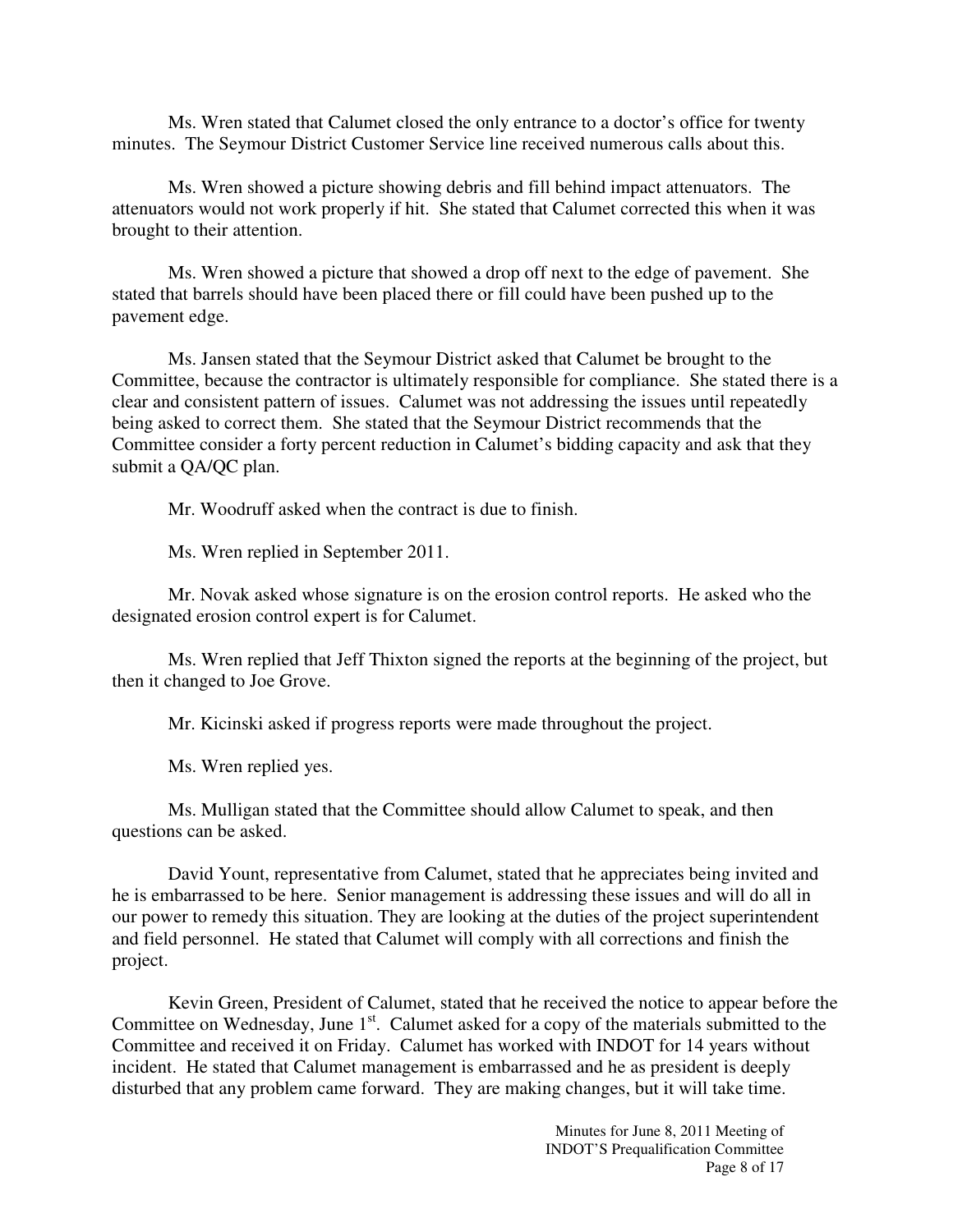Calumet received good reports from the Indianapolis Department of Transportation on erosion control. Calumet has had good CR-2's on other INDOT projects. Calumet needs to review their internal controls and record keeping.

Mr. Green stated that initially upper management had not been aware of the issues. Making changes are imminent. After review, Calumet wanted to make sure there were no other issues of this magnitude and there none were found. Calumet wants to fix the problems, but wants to make sure it does not create other problems in the process. In the first week Calumet has addressed many issues. It is Calumet's intent to make good on what they are supposed to do. Calumet management will do whatever it takes to fix this. Calumet would like 30 days to remedy this and get back on track.

Mr. Green stated that removing Calumet's prequalification would affect many Calumet families. He asked that the Committee allow Calumet thirty days to prepare corrective action. He stated that their upper management has not had time to review the issues and set in place corrective measures.

Mr. Yount stated that Calumet would like a postponement to fix this. Whatever action the Committee does not only affects this project but Calumet's future.

Mr. Vornehm requested the Committee allow Calumet 30 days before making a decision. He stated that he drives through the project every day.

Ms. Macdonald stated that she did not put copies of Calumet's CR-2's in the members' packets, but has several sets to pass around if the Committee members would like to review them.

Ms. Mulligan stated that Calumet had asked for a postponement of this meeting. We did not grant a postponement because the meeting was already set and INDOT was prepared to present the issues.

Mr. Hedge stated that a reference was made earlier that INDOT was considering bringing Calumet before the Committee last winter. He asked the Calumet representative if they were aware of it.

Mr. Green replied that he was not aware of how bad things were. He stated that he would have done something sooner, if he had been aware of the problems.

Ms. Mulligan asked who signed the interim CR-2 for Calumet.

Mr. Green replied that it was signed by Joe Grove, who was the project superintendent. Steve Milbourne had been the project superintendent before Mr. Grove.

Ms. Mulligan asked if Mr. Milbourne was also a vice president of the company.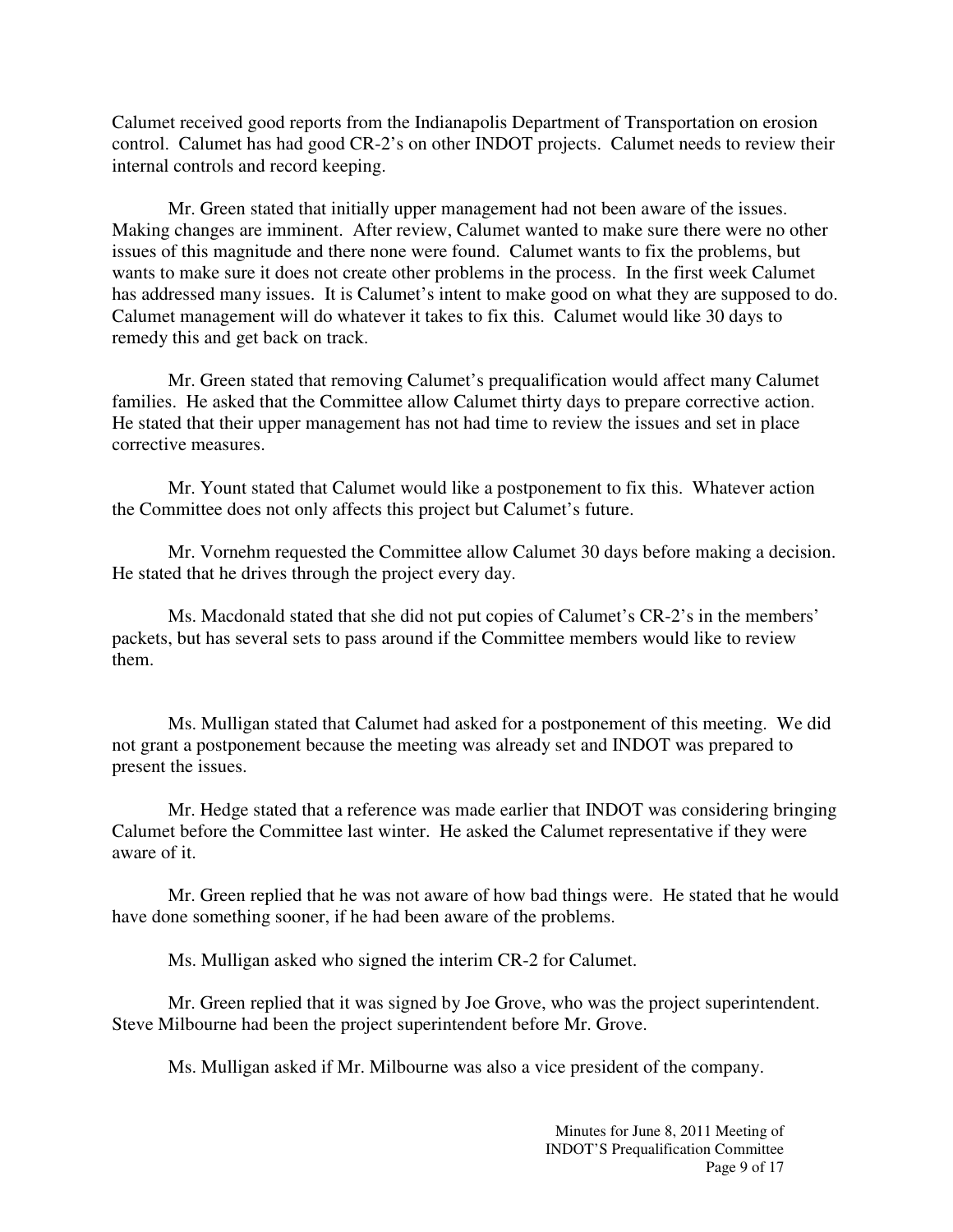Mr. Green replied yes.

Kenny Franklin, INDOT Project Manager stated that he has warned Calumet since last spring that erosion control on the project is a mess and needs to be fixed.

Mr. Kicinski asked how many active contracts Calumet has with INDOT.

Mr. Green replied about 30 projects.

Mr. Novak asked if district task force reports were sent to Calumet.

Ms. Wren replied that the task force report for the August 2010 inspection was emailed to Mr. Green on September 13, 2010.

Mr. Green stated that he was aware that there were erosion control issues. He stated he is not prepared to respond today, because he did not have enough notice to this meeting. There is other information that was not presented today. He would like the time to prepare Calumet's response. He stated he had no idea that it had escalated to this point.

Ms. Mulligan stated that we give contractors time to prepare information and we do not take this lightly.

Mr. Miller asked who has INDOT been communicating with on these issues.

Mr. Logman replied that the Seymour District speaks to Steve Milbourne.

Mr. Woodruff asked about Mr. Milbourne.

Mr. Green replied that Steve Milbourne is a vice president of record and an owner of Calumet. He stated that Mr. Milbourne wants to work at the project level now.

Mr. Green stated that he does not micro-manage his projects. If Calumet loses its prequalification, we would have to lay off 40 people. This is tough because he knows the families. Calumet does not take these issues lightly.

Mr. Woodruff asked what the continued status of erosion control on the site is now.

Ms. Wren replied that some improvements have been made since Mr. Logman's email, but it is not where it should be.

Mr. Green stated that Calumet has removed Mr. Milbourne from the project and Mr. Green has taken over in the interim, until Calumet hires a new project supervisor. Calumet is moving people around to accommodate this. Calumet has hired a new person to do daily inspections on erosion control and traffic control. The new person is Scott Mason. Mr. Mason has been tasked with making corrections on the list by Friday. It's an aggressive goal and we may not make that deadline.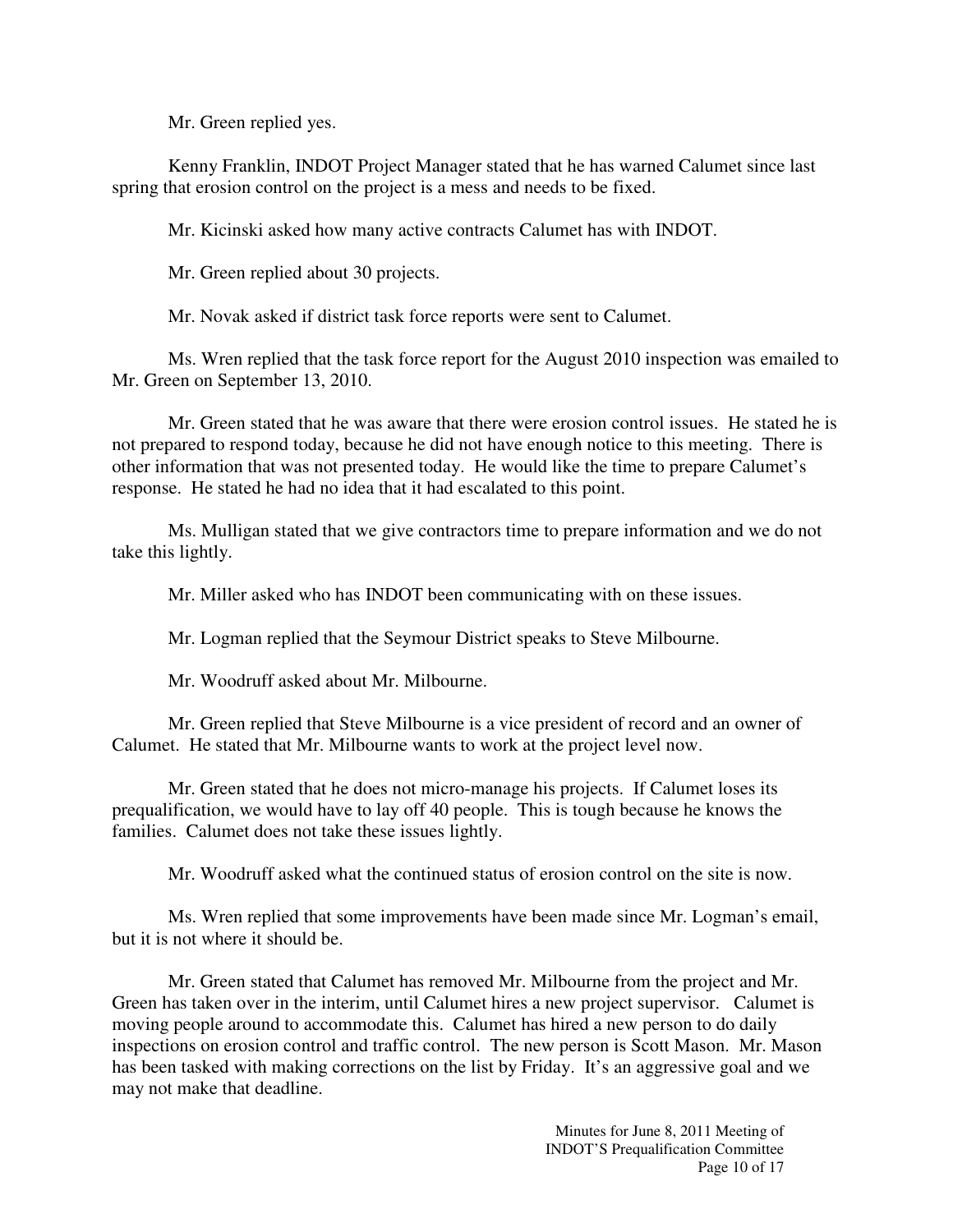Mr. Green stated that he is not prepared to address the issues on erosion control. Calumet is working consistently on correcting these problems and working towards an overall plan. The erosion control plan developed by the designer was a basic sketch with just two lines down the sheets. The erosion control plan has evolved so much from the beginning and Calumet has spent a lot of money advancing the plans. Calumet has submitted erosion control plans to INDOT and they have been turned down because they were too costly.

Mr. Green stated that he cannot answer why the flaggers happened to stand in the wrong place when the picture was taken. He stated he does not want to piece-meal each problem. Calumet has problems and is addressing them. He stated he wants to present the Committee with an overall plan and Calumet would like to use it on future projects.

Mr. Woodruff asked if the Seymour Districts is requesting to ask for a QA/QC plan to address erosion control and traffic control.

Ms. Jansen replied yes.

Mr. Green stated he has not visited the site as he should have. When he visited the site recently, he was greatly aggrieved. He didn't realize it had escalated and thought the issues were being handled. He stated that he will be visiting the sites more frequently. He stated that moving the project supervisor from the project is difficult. Mr. Milbourne is part owner, along with four other owners. Mr. Milbourne is on the board. Mr. Green as president is not a majority owner.

Mr. Green stated he could discuss each slide, but he is not prepared to do that today.

Mr. Woodruff asked if Calumet could have a QA/CQ plan in 30 days.

Mr. Green replied Calumet would have it together before 30 days. Calumet has already started the plan. He stated they have six individuals going through the Certified Erosion Sediment and Storm Water Inspectors (CESWWI) program and two engineers going through the Certified Professionals in Erosion and Sediment Control (CPESC) program. CPESC certification requires a licensed Professional Engineer to pass the CPESC test for certification. CESSWI provides similar training, but the individual does not have to be an engineer.

Ms. Jansen asked how quickly can Calumet get through the certification process.

Mr. Green replied that it may take 60 days before this is done. The test cannot be submitted before 30 days.

Mr. Green stated he wants to move forward. If they attack it all at once, Calumet will be light years ahead and will be a model for the future. He stated that he sits on the Indiana Construction Association (ICA) erosion control subcommittee. He stated he hopes to use the experience to come up with a resolution. This is more than a corporate matter but also a personal one.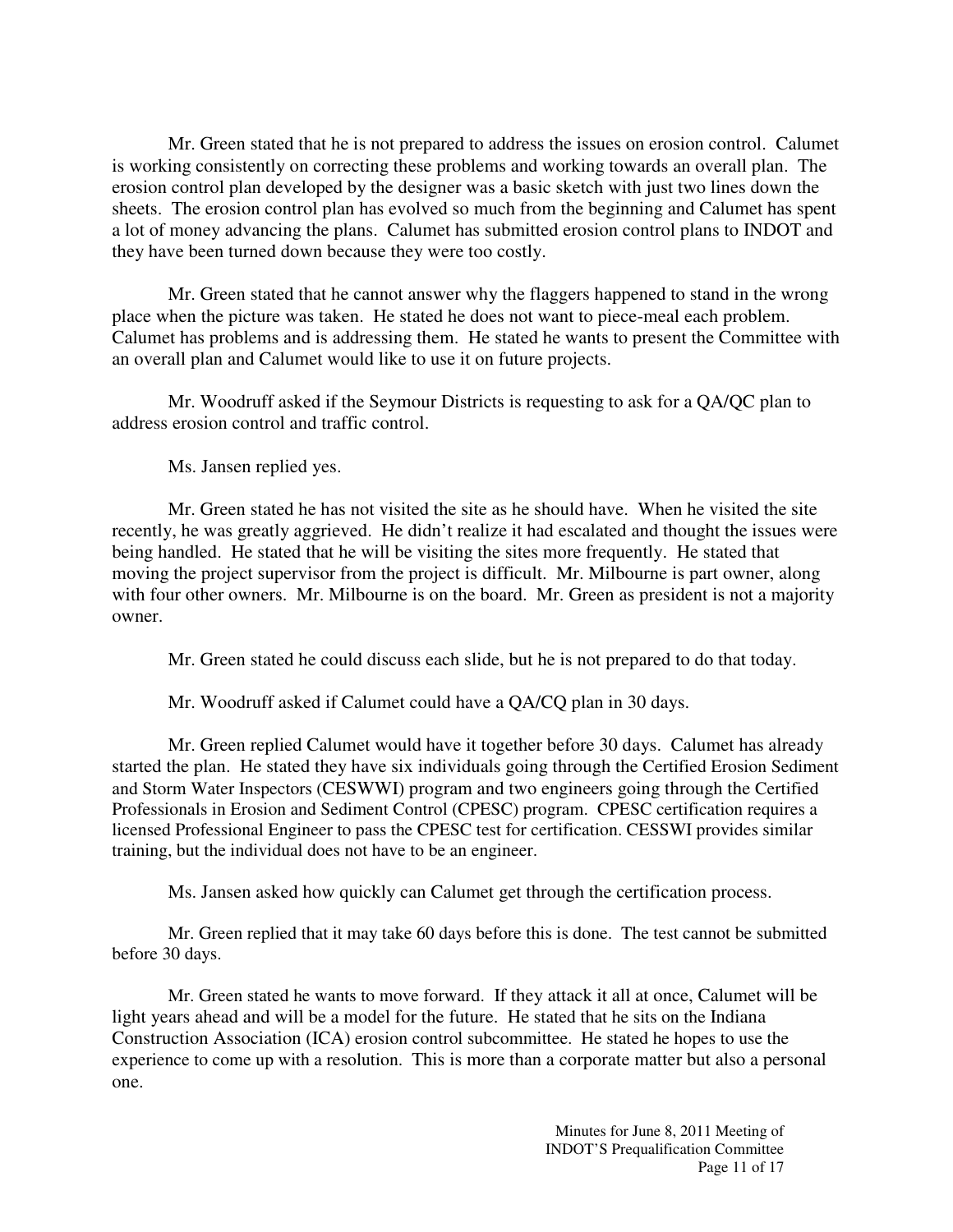Peter Yao stated that the erosion control plan provided in the project plans was simple. It is an urban project. The contractor should use inlet protection. This is a serious issue. Erosion control measures should have been in place. Calumet has been on the project almost a year.

Mr. Yao stated that traffic control measures may seem simple, but if not used and accidents happen, then it would be a serious issue.

Mr. Stark stated that the Committee does not want to bring contractors in. He asked Ms. Wren if the CR-2 is filled out today, would Calumet still get a minus six.

Ms. Wren replied that some scores would go up and some down. There are issues with other items besides erosion control and traffic control.

Mr. Stark stated that INDOT deals with erosion control on our projects throughout the state. Calumet has been given ample notices. Calumet was brought in to the Committee because they ignored the problems and the notices. We know that Calumet has been a good company. We don't want to tear Calumet part.

Mr. Stark asked if the project will get done on schedule.

Ms. Wren replied no.

Ms. Mulligan stated that the Prequalification Division considers past performance when reviewing prequalification renewal applications.

Mr. Kicinski stated that there appear to be management issues. He is concerned if the project supervisor is removed from this project and moved to others.

Mr. Green stated that Mr. Milbourne will finish up a few projects then go to estimating.

Mr. Miller asked Ms. Wren how the site looks now.

Ms. Wren replied that it is better.

Scott MacArthur, INDOT Work Zone Safety Section, stated that some improvements have been made when comparing the visits. In December, 2010 the traffic control was bad. Flagging is still a problem and the signs look unprofessional. Some things have improved and some not.

Mr. Green read the safety report and stated that flaggers and signs were the only issues in the report.

Ms. Wren stated that barrels have been placed by the drop offs before the safety review. She gave Calumet a week to correct the traffic control issues before the last review.

Mr. Logman stated that another INDOT project with erosion control issues was shut down last year until the issues were resolved.

> Minutes for June 8, 2011 Meeting of INDOT'S Prequalification Committee Page 12 of 17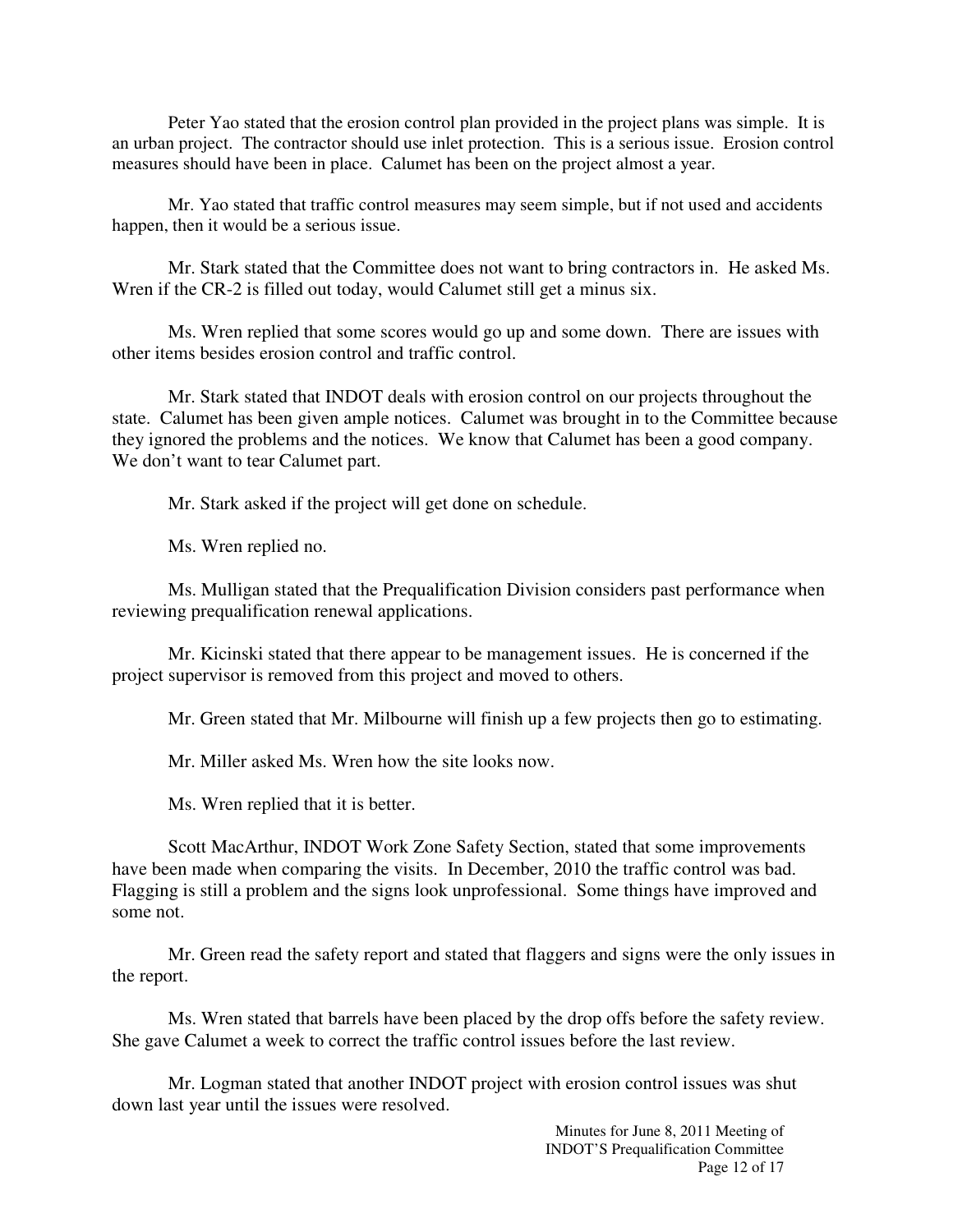Mr. Stark asked if the Committee can vote to reduce Calumet's capacity and request a QA/QC plan. He asked if the Committee can specify when the reduction can be lifted.

Ms. Mulligan replied that a recommendation to reduce a contractor's bidding capacity would be to the Commissioner. The Committee can recommend to reduce the capacity for a set time period or until Calumet submits a QA/QC plan that is acceptable to the Seymour District. Ms. Mulligan pointed out that Calumet's prequalification is due to expire on July 31, 2011.

Mr. Vornehm stated that he does not want to be confrontational. Calumet did not have the opportunity to address the issues as presented. We still ask the Committee to consider no action until we can prepare a proper response to present to the Committee.

Ms. Mulligan stated that if the Commissioner reduces Calumet's capacity, they will have the opportunity to appeal. Calumet's prequalification does not expire until July 31, 2011.

Mr. Vornehm stated that it is inappropriate to penalize Calumet at this time.

Mr. Woodruff asked Mr. Saxe if he would review the QA/QC plan.

Mr. Saxe replied that the plan would go to the Seymour District, but OES would probably be involved.

Ms. Mulligan stated that the Committee should consider if the issues are egregious enough to recommend an action to the Commissioner at this time.

Mr. Saxe stated that Mr. Green provided a response to INDOT in March, which was a big step; however, not all measures have been implemented.

Mr. Woodruff suggested that the Committee recommend that Calumet submit a QA/QC plan in 30 days and Committee should meet in 60 days. He suggested the project be shut down.

Mr. Kicinski stated that it is not only erosion control issues, but also management issues.

Ms. Mulligan asked Ms. Jansen if the recommendation for a QA/QC plan was just for erosion control.

Ms. Jansen replied yes.

Mr. Green asked if the project would be shut down until the erosion control plan is approved.

Mr. Woodruff stated that he recommends shutting down the project until erosion control measures are in place.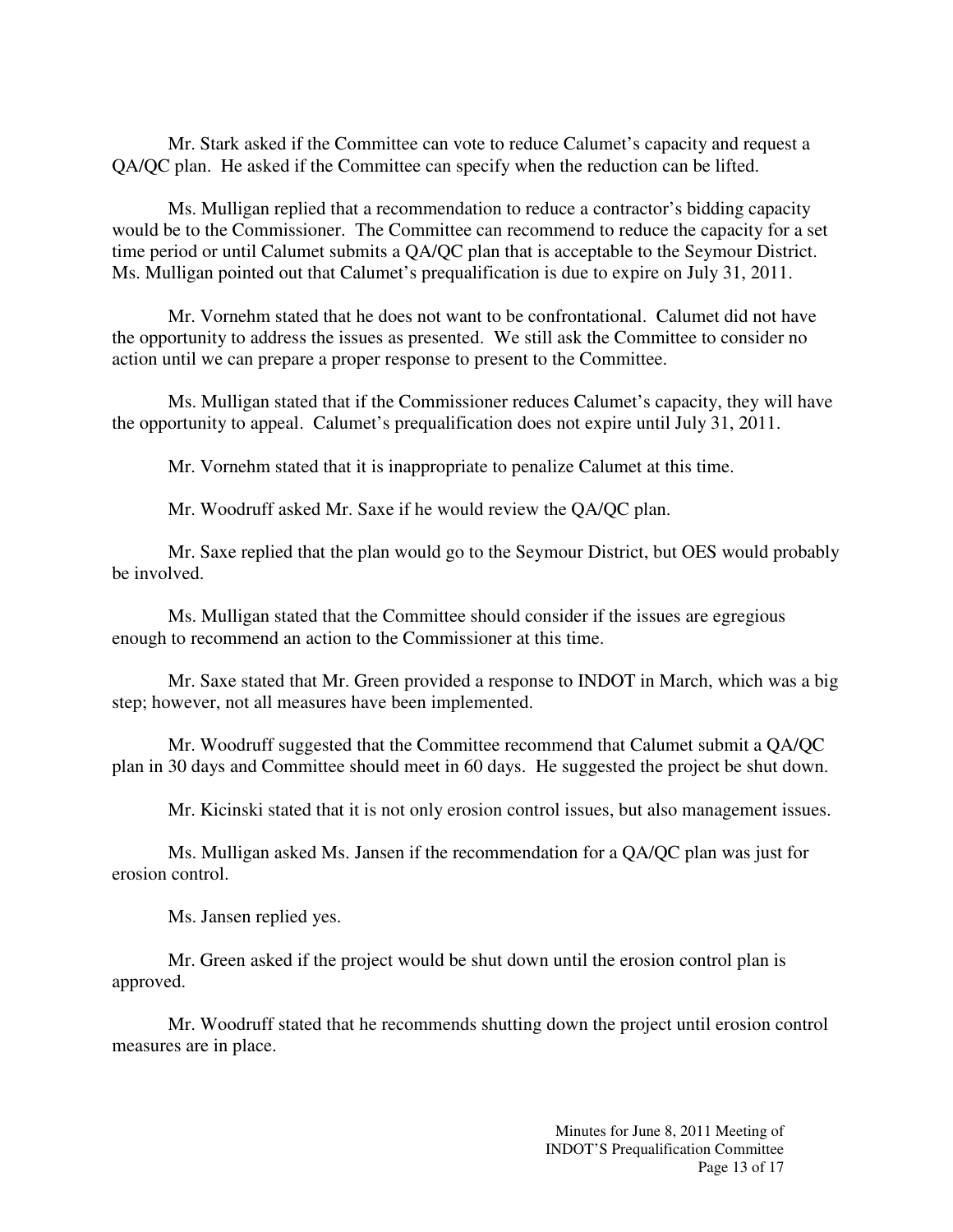Mr. Vornehm asked if the Seymour District would be the lead in reviewing the QA/AC plan.

Mr. Logman replied yes.

Mr. Green referred to the picture showing the two temporary pipes and stated that Calumet has replaced silt fence at that location five times. Calumet requested to use a sediment basin, but was denied.

Ms. Wren stated that the erosion control plan referred to earlier by Mr. Green was not denied due to the cost. The plan was denied because the basin would partially be out of the right-of-way. She also stated she did not want to approve a \$100,000 change order, when Calumet was not maintaining the erosion control measures already in place.

Mr. Green stated that these are issues that Calumet needs to address.

Mr. Logman stated that the silt barriers that were replaced at the inlets were not trenched in. Calumet only replaced 8 of 20. Things are not getting fixed even though promises were made by Calumet.

James Culbertson, Seymour District Area Engineer, stated that runoff from upstream should have been addressed before getting to the live stream.

Mr. Vornehm asked if we were just going back and forth with questions.

Ms. Mulligan replied that this is how we do it. We need to ask and answer questions.

Mr. Novak stated that we do not want to use the Committee to get the contractor's attention. He stated he is not convinced Calumet can handle the contracts they have now. He stated that Calumet has problems on other projects.

Mr. Novak stated that a lot of taxpayer's dollars are being wasted with Committee's and others' time. Taxpayers pay for this. These issues have been going on for over a year and these items should have been automatically handled. There is a lack of customer service along with the erosion control. This is not an isolated issue. If Calumet can give us a plan, that will help. He stated he thinks Calumet cannot keep up with the issues on all their jobs.

Ms. Mulligan stated that it is a last resort when we have to bring a company before the Committee.

Mr. Green stated that it will be taken care of.

Mr. Kicinski asked to look at the CR-2's.

Ms. Macdonald stated the districts do not always submit CR-2's to the Prequalification Division.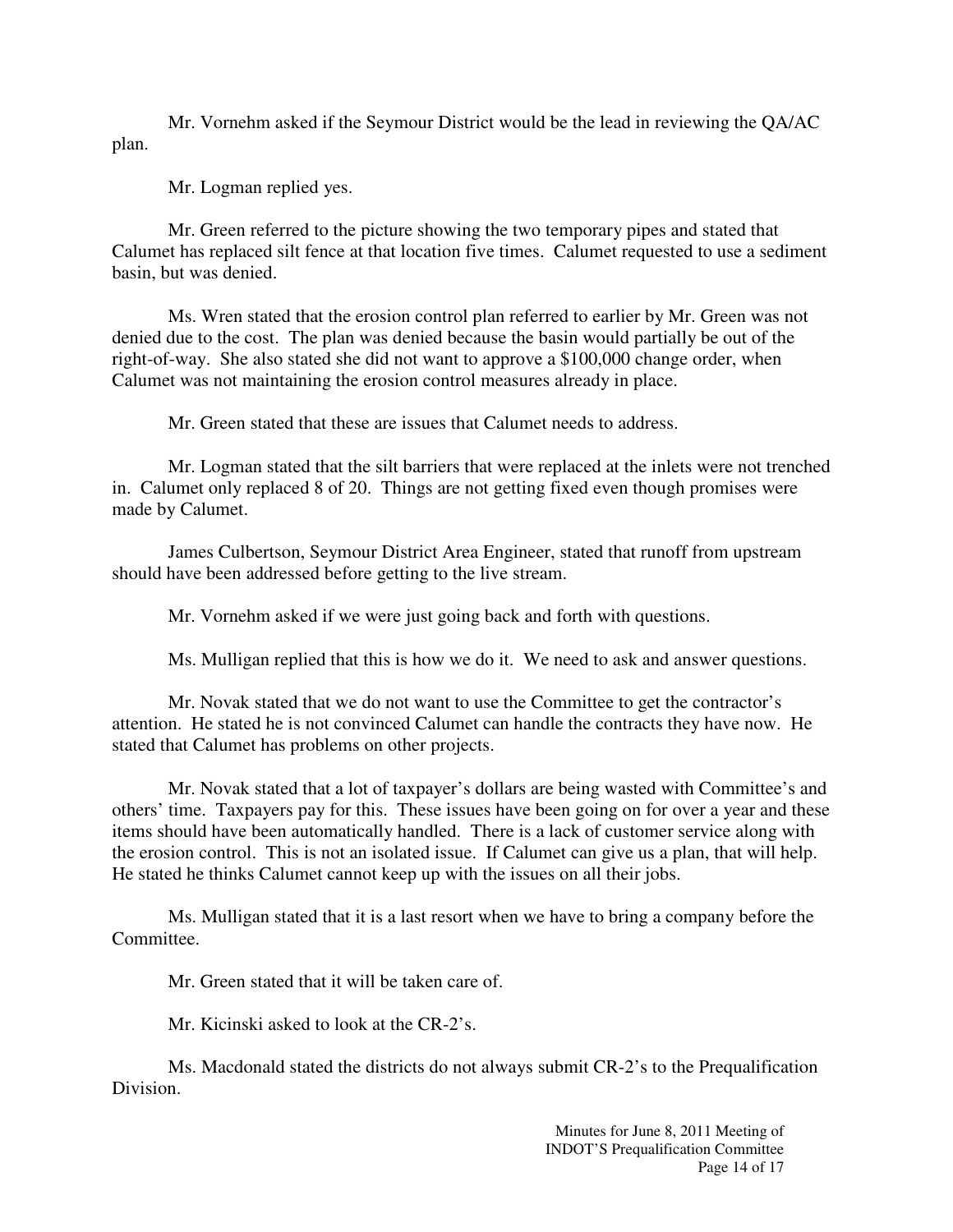Mr. Novak stated that the Crawfordsville District has a final CR-2 that has not been submitted. He said there are some of the same issues. The CR-2 will not be pretty.

Ms. Mulligan stated that we surveyed the districts for CR-2's before the meeting and we did not receive any new CR-2's. We file all CR's received from the districts.

Mr. Yao stated that erosion control needs to be handled upstream. He asked who is qualified to take care of these issues.

Mr. Green stated that he has done erosion control on a large project in Texas and projects in Florida.

Mr. Yao stated that he was asking who would be working in the field on the erosion control measures.

Mr. Green stated that he is now overseeing the project and is involved at the project level.

Mr. Yao asked Calumet how they are going to solve this problem.

Mr. Kicinski stated that he is also concerned with the management issues and thinks the Committee should reduce Calumet's capacity to reduce the amount of work moving forward. He stated he is very interested in seeing additional CR-2's.

Mr. Stark stated that an interim CR-2 for this project was mentioned earlier. At that time Calumet should have questioned, what needs to be done to correct these issues.

Ms. Mulligan asked if there was a motion.

Mr. Woodruff stated that there is no motion yet, just suggestions. He asked if the Committee is prepared to take action today, or allow Calumet to put their QA/QC in place.

Mr. Novak suggested a 20 percent reduction in Calumet's capacity and approval of their renewal prequalification be based on approval of a QA/QC plan. If asked if the reduction would expire in a year or two.

Ms. Mulligan stated that the Committee can recommend the reduction be for one year or a shorter period of time.

Mr. Novak stated he would recommend a reduction for one year and renewal contingent on an acceptable QA/QC plan.

Mr. Stark asked if the Committee can request interim CR-2's on all projects and stated they would be made available to Calumet.

Ms. Mulligan asked how long it would take for the districts to submit interim CR-2's.

Minutes for June 8, 2011 Meeting of INDOT'S Prequalification Committee Page 15 of 17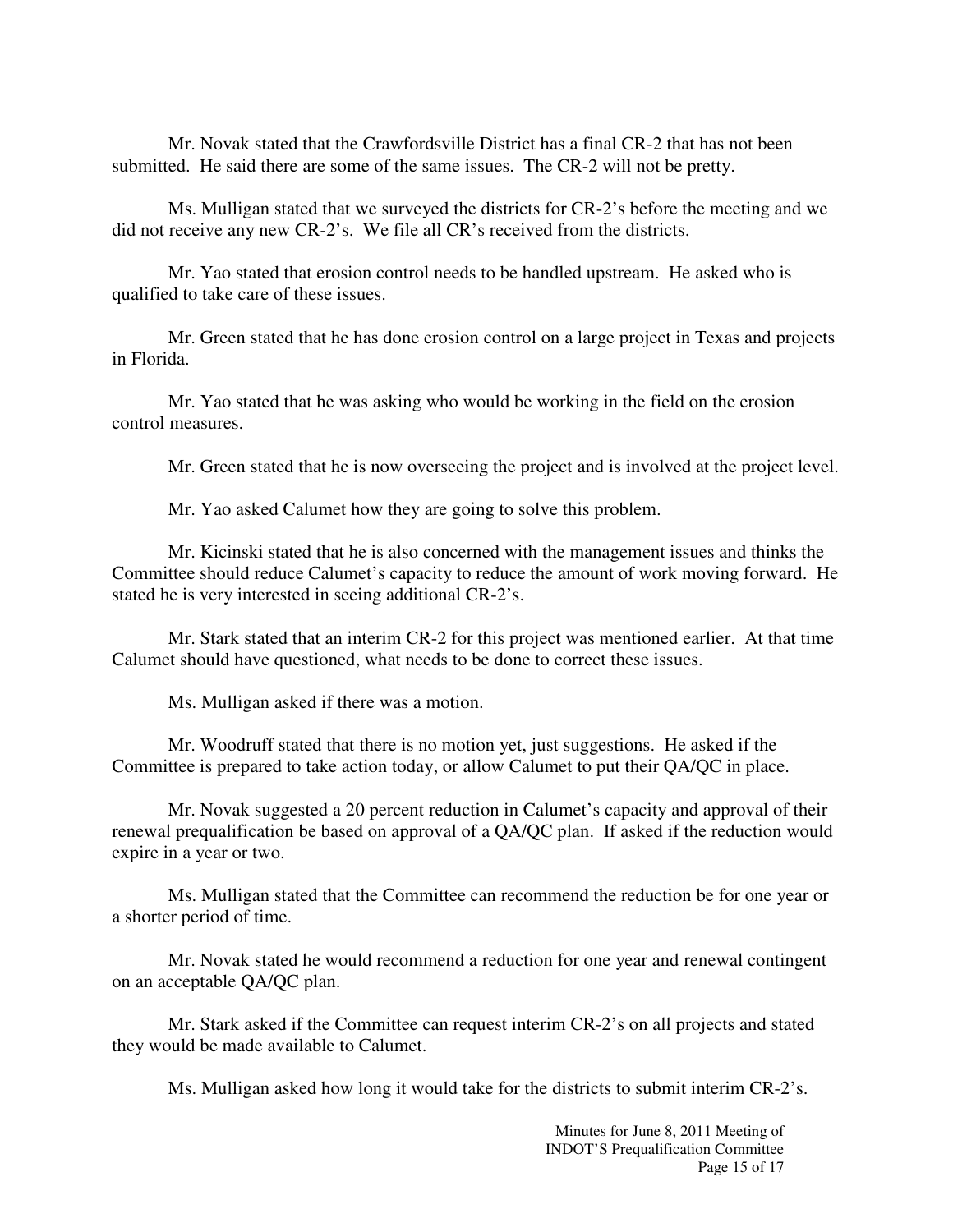Mr. Miller replied that they could be filled out, but what stage the project is at would have to be considered. We can give the project managers a deadline.

Mr. Novak stated that obtaining more CR-2's could create more issues to sift through. We should resolve this issue.

Mr. Miller stated that Mr. Novak raised a valid concern on the prequalification level. We prequalify contractors on paper, but how do we know if a company can handle the work?

Mr. Kicinski stated that reducing a contractor's capacity is not a penalty, but a way to allow the contractor to manage the projects they already have.

Mr. Stark asked if Calumet was aware of the interim CR-2.

Mr. Green replied yes.

Mr. Stark suggested to ask the districts to submit interim CR-2's on all Calumet contracts. If there are other issues, then they need to be brought to the table. A QA/QC should be developed to address the issues.

Eryn Fletcher, Federal Highway Administration (FHWA) Transportation Engineer, asked how the Committee works. She asked if it is a single issue that brings a contractor in or overall issues.

Mr. Kicinski replied that both situations can bring a contractor before the Committee.

Mr. Stark stated that the Committee could ask Calumet back in 30 days and ask the districts to submit interim CR-2's for us to review. We could hold a meeting in July to address where the project is at and to act upon Seymour's recommendation.

Ms. Mulligan stated that it would be ambitious to hold a meeting on July 7, 2011, which is the regularly scheduled meeting date. It would be better to hold the meeting later in July. At that time Calumet's application will be due. It may be important to see the new calculated capacity.

Mr. Stark moved to have Calumet provide a QA/QC plan within 30 days of this meeting, and have the prequalification staff ask for interim CR-2's from district, and meet again in July to act upon Seymour's recommendation of a 40% reduction, if we are not satisfied.

Ms. Mulligan repeated the motion to have Calumet provide a QA/QC plan within 30 days of this meeting, as well as have the prequalification staff ask for interim CR-2's from the districts, and meet again in July to act upon Seymour's recommendation of a 40% reduction, if INDOT is not satisfied.

Mr. Novak asked if we are asking Seymour back to address any comments by Calumet.